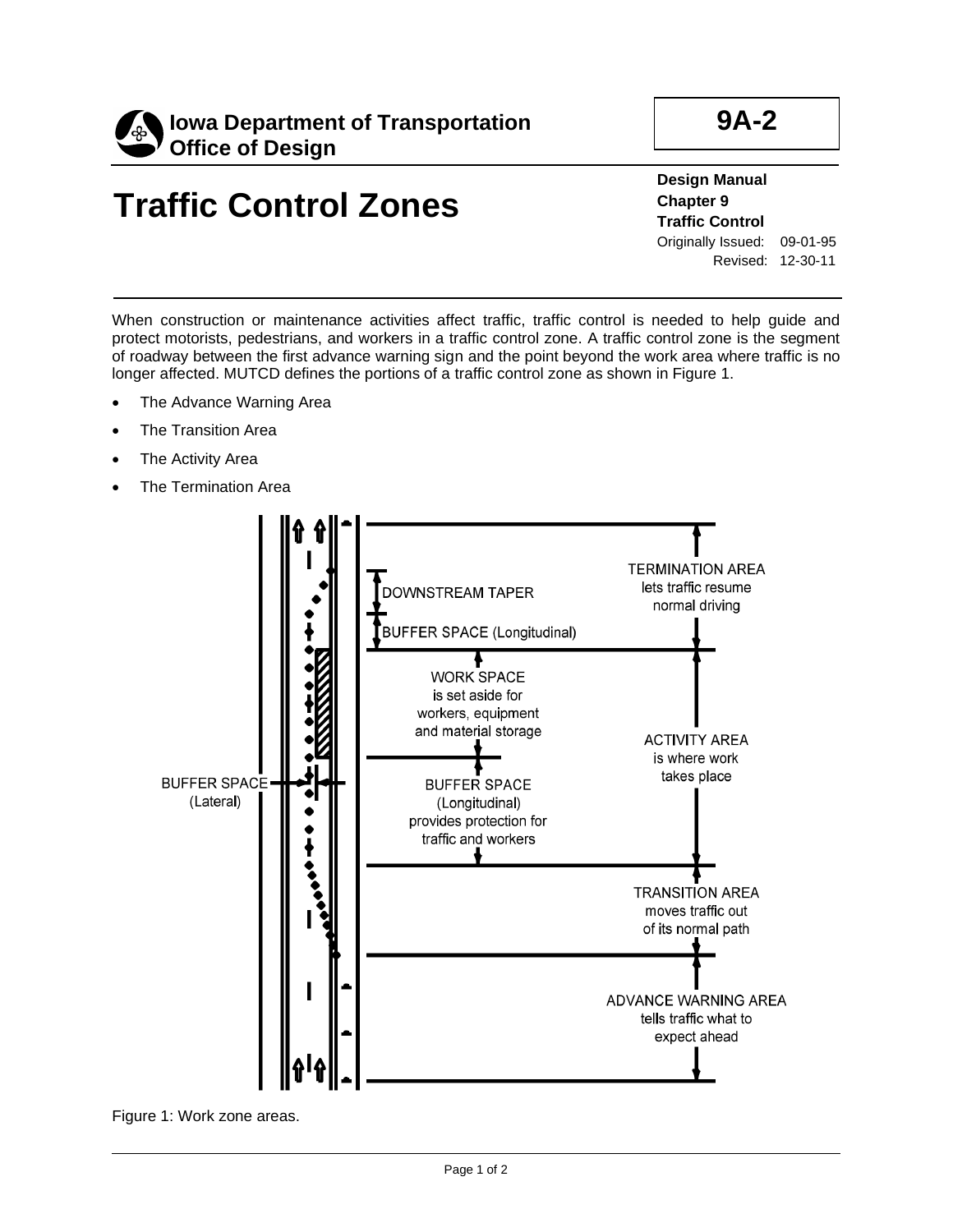## **Advance Warning Area**

An advance warning area is necessary in all traffic control zones because drivers need to know what to expect. Before reaching the work area, drivers should have enough time to alter their driving patterns. The advance warning area may vary from a series of signs starting a mile in advance of the work area to a single sign or flashing lights on a vehicle.

The advance warning area must be long enough to give motorists time to respond to changing conditions. Advance warning distances should be:

- 1/2 mile to 1 mile (800 to 1600 meters) for freeways and expressways,
- 500 feet (150 meters) for most other roadways or open highways,
- At least one block for urban streets.

### **Transition Area**

When work is performed within one or more traveled lanes, a lane closure is required. In such cases, a transition area is necessary. In the transition area, traffic is channelized from the normal highway lanes to the path required to drive around the work area. The transition area contains the tapers used to close lanes. Refer to Section [9A-3](09a-03.pdf) for more information on tapers.

The transition area should be made obvious to drivers. The correct path should be clearly identified by channelizing devices and pavement markings.

## **Activity Area**

The activity area is that portion of the roadway where some closure is in effect and where the work activity is taking place. It can be divided into two spaces: the buffer space and the work space. Channelizing devices are to be placed adjacent to the traveled way to keep traffic out of these spaces.

#### **Buffer Space**

The buffer space is the open or unoccupied space between the transition area and the work space. The buffer space provides a margin of safety for both traffic and workers. If a driver does not see the advance warning or fails to negotiate the transition, the buffer space provides time for the driver to react before entering the work space. Lengths of buffer spaces range from 100 to 500 feet (30 to 150 meters) depending on the type of roadway. Refer to Standard Road Plans [TC-213,](../SRP/IndividualStandards/tc213.pdf) [TC-214,](../SRP/IndividualStandards/tc214.pdf) [TC-418,](../SRP/IndividualStandards/tc418.pdf) and [TC-419](../SRP/IndividualStandards/tc419.pdf) for typical lengths of buffer spaces.

#### **Work Space**

The work space is that portion of the roadway which contains the work activity. The work space is closed to traffic and set aside for exclusive use by workers, equipment, and construction materials. The area is usually delineated by channelizing devices or shielded by barriers to exclude traffic and pedestrians.

Refer to Section [9B-3](09b-03.pdf) for spacing channelizing devices in activity areas.

### **Termination Area**

After motorists have passed the work area, they should have a positive indication that they may drive in the lane that has been closed. The termination area provides a short distance for traffic to clear the work space and return to the normal traffic lanes. It extends from the end of the activity area to the end of the downstream taper, or to the END ROAD WORK sign.

For some work operations, such as spot-location maintenance repair, it may not be necessary to use a downstream taper since it will be obvious to drivers that they have passed the work area. For other situations, the designer will want to include a transition. For example, if a taper is used to shift traffic into opposing lanes past the activity area, then the termination area should include a taper to shift traffic back to its normal path.